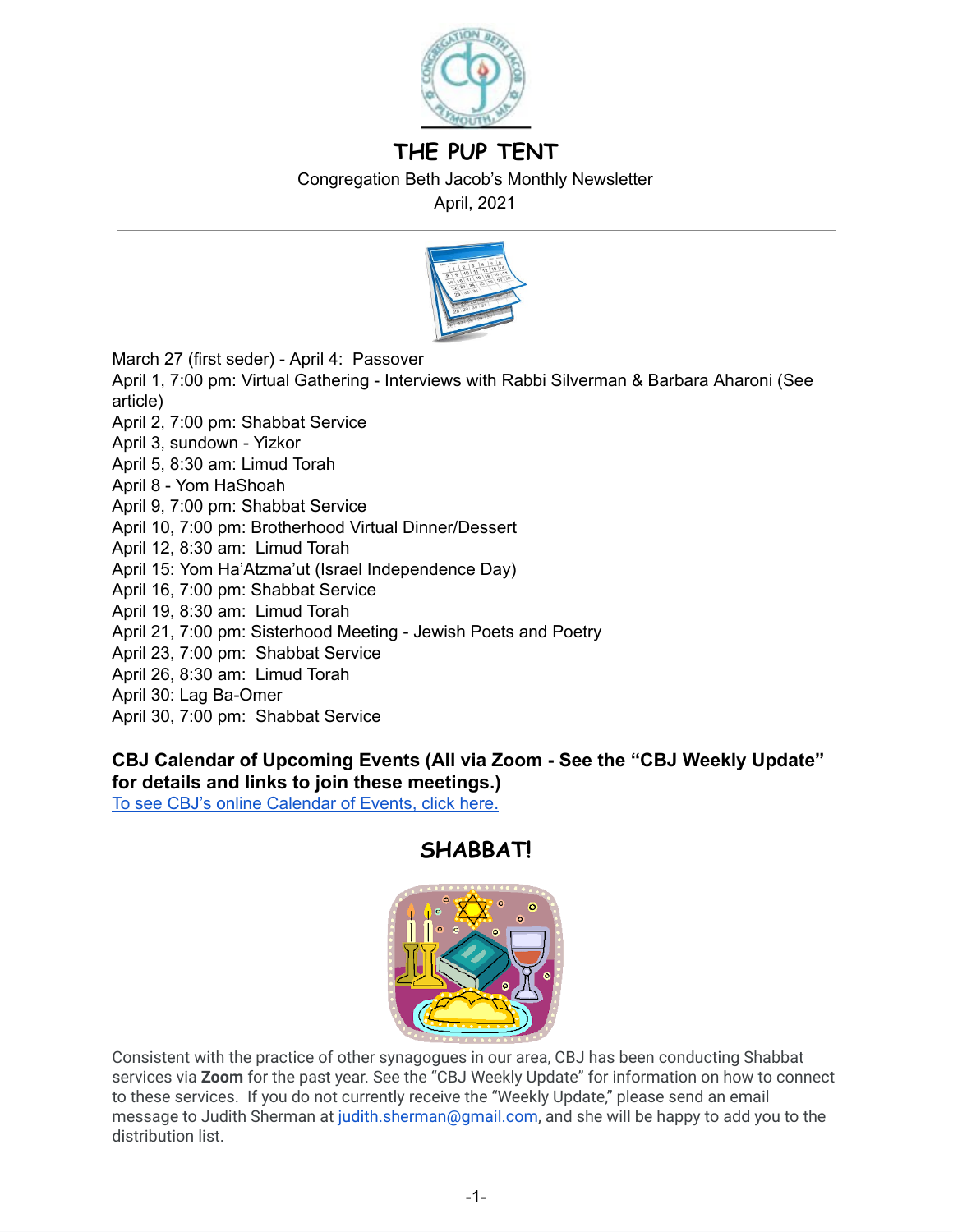

**The Following Yahrzeits Will be Observed This Month:** *(A memorial candle should be lit on the preceding evening.)*

### **April 2021**

 Victor A. Shiff Maurice Benjamin Resnick Joseph Weiner Max Winokur Joseph Greenberg Cecille Rosen Joseph Barney Van West David Keil Barry S. Meltzer James Moore Eleanor Goldberg Hyman John Klasky Robert Goldberg Rosalyn Kraus Thelma Misner Leigh Robinson Bessie Goldsmith Parker Lily Winter Rubin Berman Morris Binday Jacob Keller Estelle Pokross Sherman Samuel Cohen Dorothy Eckman Estelle Epstein

 Lillian Goober Ruth Lipman Barney Perlman Frances Riback Celia Sadow Fannie D. Shiff Samuel B. Fortunow Janet Shane Beatrice Weiner Harry Jacobson Anne Paley Helen Pearce Maurice Treppel Arthur E. Jacobs Muriel Swartz Miles Herman Max Levin William Lippman Helen Spekman Avi Teles Hunemorder Stella S. Bromberg Arnold B. Shelly Louis Waterman

May their memories be for a blessing and live forever in the hearts of all who knew and loved them.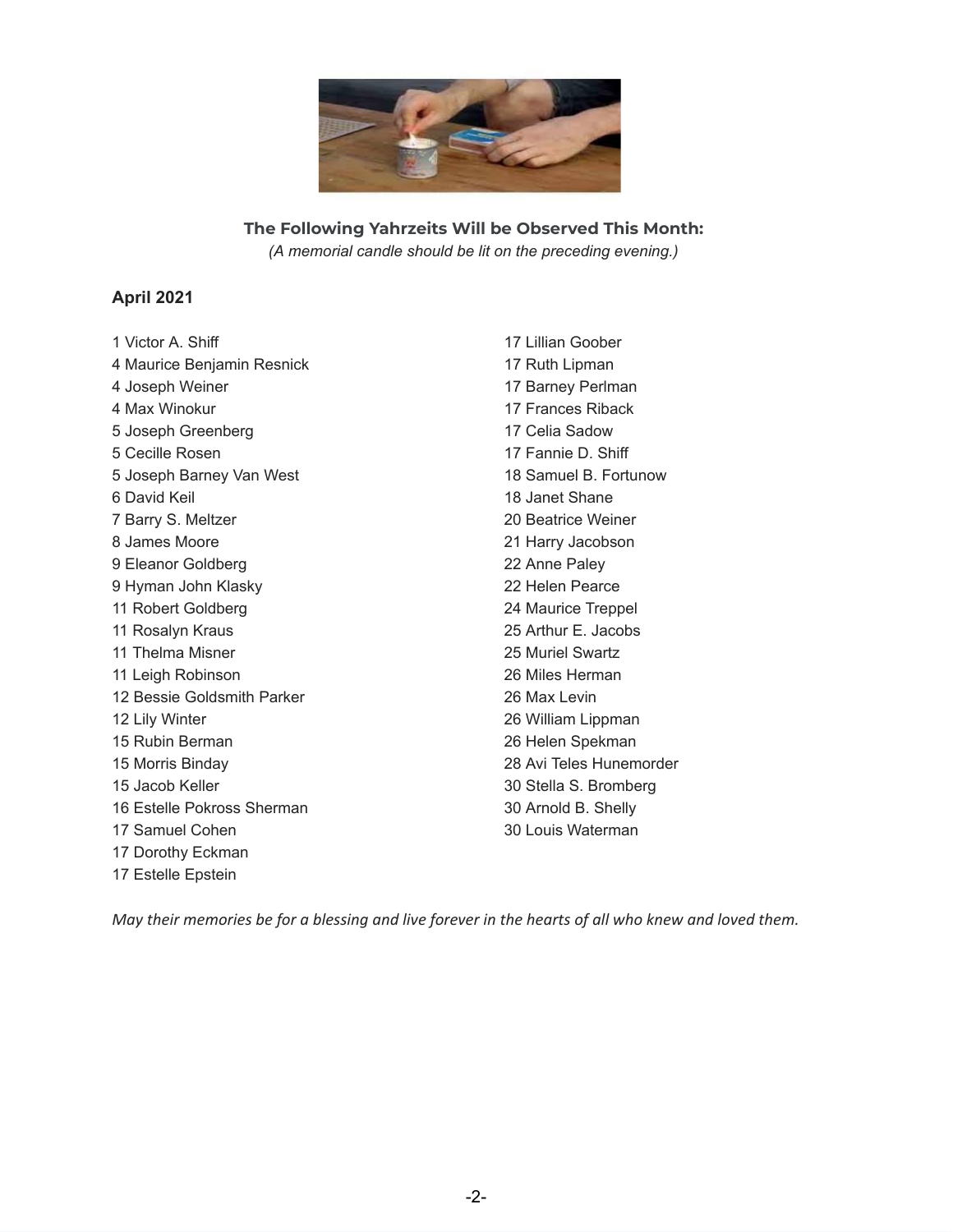

**CBJ Mourns the Passing of Dan Hirschhorn**  June 7, 1944 - March 23, 2021

#### **Obituary (from Bartlett Funeral Home)**

Daniel F. Hirschhorn, of Plymouth, MA and formerly of Somers, NY passed away peacefully in his home on Tuesday, March 23, 2021. Dan is survived by Ronnie, his loving wife of 55 years, his son Zev, daughter Jeremy Beth and her husband Ethan Kusmin, along with grandchildren Maggie Paige Kusmin and Sadie Hope Kusmin Dan spent a lifetime creating art, both in his chosen career as a graphic designer, as well as in his free time as a sculptor, and aspiring landscaper at home. More importantly, Dan gave his all to those he cared about most and to those he hardly knew. As a volunteer with Hospice, Dan stood by people in their hardest times and offered support and humor when it was needed most. As a husband, Dan supported Ronnie in her many endeavors and took great pride in making her life as pleasant and easy as possible. Not a moment went by without hearing in the background, "Ronnie, don't worry, I got it." Their love is and will always be an example for us all to follow. As a father, Dan provided stability and love for Jeremy and Zev, encouraging them to find happiness in whatever they did and wherever they went. His children were his world, and his world was beautiful. Later in life, Dan found yet another avenue to spread his loving ways with his grandchildren Maggie and Sadie. The three of them could be found most anytime, with his beloved Reagan tagging along, hard at work on a puzzle, sanding a sculpture, curling his unforgettable mustache, or exploring new worlds on vacation together. Maggie and Sadie were blessed to have him, and he them. Dan will most certainly be missed by all those he touched, but he will be never forgotten.

Dan was buried on Thursday, March 25, 2021, at Vine Hills Cemetery in Plymouth.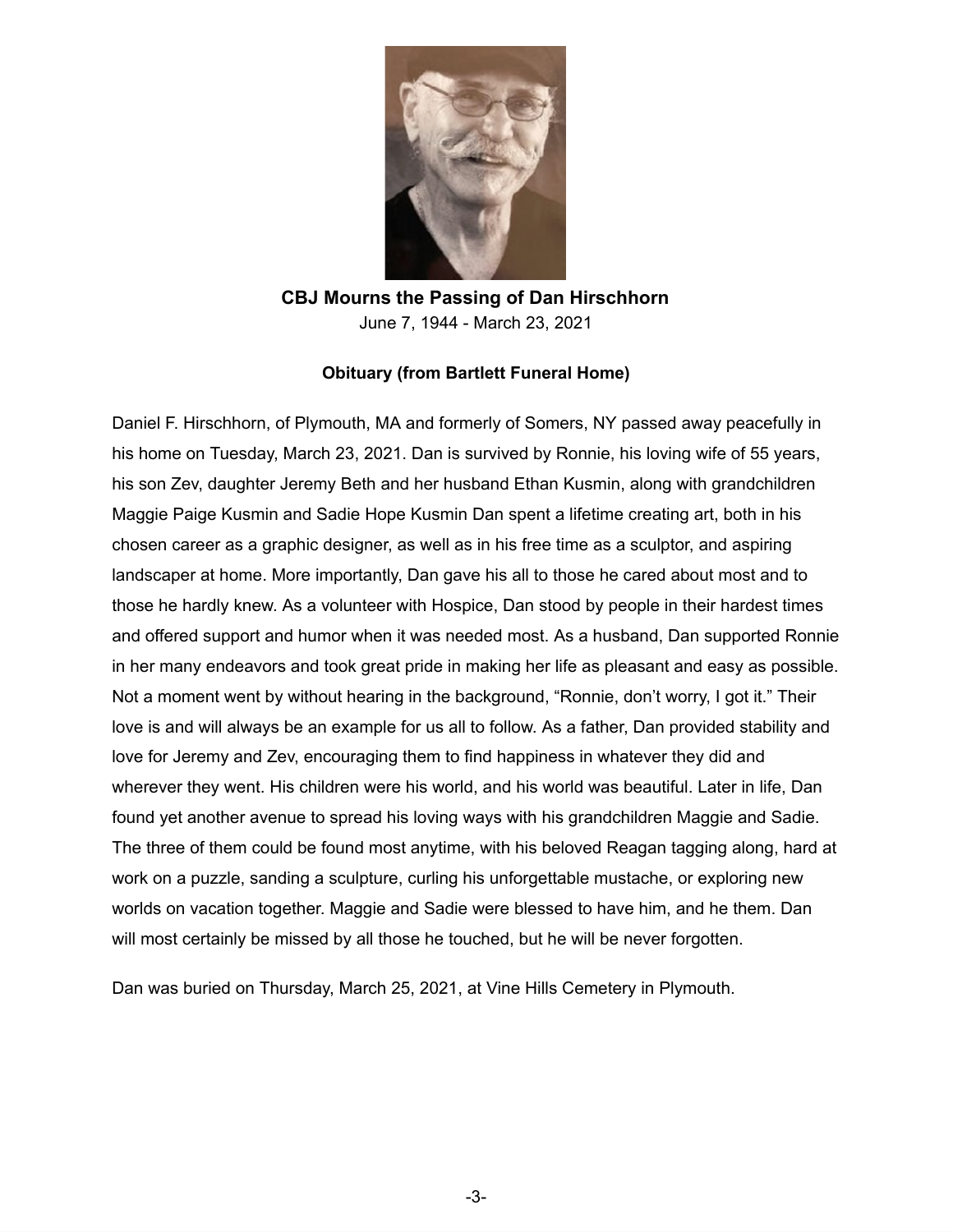

Congregation Beth Jacob gratefully acknowledges receipt of the following donations:

#### **Yahrzeit Fund:**

- Fred Wax in memory of Terri Wax
- Phyllis Klasky in memory of Dinah Van West

## **General Fund:**

Ronnie-Sue Katz - in memory of Alan Koplan

# **The Norwell All Are Welcome Committee invites you to a virtual GATHERING ... CBJ In the Spotlight! Thursday, April 1st @ 7:00pm**

We are invited to experience a virtual tour and discussion about the history of Congregation Beth Jacob in Plymouth, one of the oldest Massachusetts synagogues continuously operating in its original building. The program will feature two speakers from Congregation Beth Jacob (CBJ), including Rabbi Silverman and our own Barbara Aharoni. This is a presentation that you don't want to miss!

Pre-Registration is Required! Please click here to see the flyer, which [includes](https://drive.google.com/file/d/1bdSpSrJb2SK1ijaTb5uxzP6FAMFIa-u8/view) a link for you to [pre-register.](https://drive.google.com/file/d/1bdSpSrJb2SK1ijaTb5uxzP6FAMFIa-u8/view) Once registered you will receive a confirmation email with information on how to join the Gathering.

# **Yizkor Saturday, April 3rd, at Sundown Honor their memory**



We traditionally honor the memory of our loved ones each year on their Yahrzeit and on the four holidays during which the Yizkor prayer is recited: Passover, Shavuot, Yom Kippur, and Sukkot.

If you are observing Yizkor, a candle should be lit at sundown on Saturday, April 3rd. [Click here for a link to the transliteration of the Yizkor prayer.](http://njmw.s3.amazonaws.com/cms/images/3fa88eab48337682/yizkor_prayer.pdf) (Or you may wish to use the Yizkor Book that was mailed to all CBJ congregants before Yom Kippur.)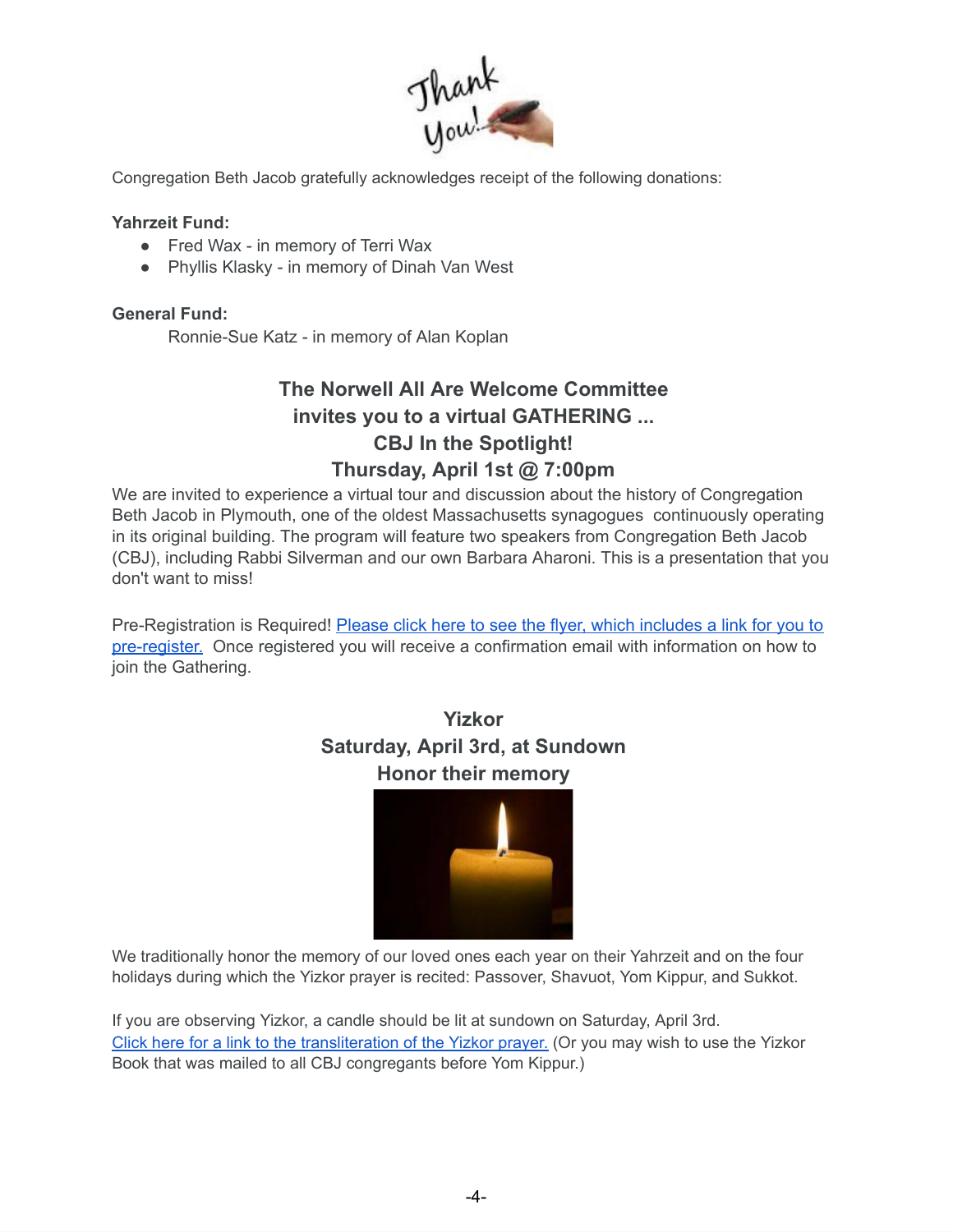# **A Story to Inspire You…(Thank You, Rose Litchman!)**



#### **Manny**

Pierre didn't know where it came from, he only knew that it came and it helped in oh-so-many ways. The money always arrived with a small short note that simply said, "Keep up the great cause, we will prevail," and was simply signed, "Manny." Pierre didn't know who Manny was nobody did! Not then anyway, but we do now. But this was during World War II when the Black Horror was sweeping Europe. That's what Manny called it, The Black Horror, & of course he was referring to the Nazi plague that was taking over most of the continent. Pierre was a leader of the French Resistance, commonly called the underground. He fought with groups of French citizens in the best way he could, by living within main society and leading bands of armed resistance against the Germans in clandestine activities. They would ambush German patrols, blow up German installations and sabotage Nazi operations in any way they could.

The Allies were good at providing arms and weapons, but the underground also needed money. That was a commodity that was very hard to come by during the war, especially when your country is completely occupied by an invading military force. And that's where Manny came in. He sent money, and he sent a lot of it. Manny was Emmanuel Goldenberg, born a Romanian Jew, who was now living in America . Manny had done very well in his life and he knew only too well what kinds of horrors were going on in his native Romania & the rest of Europe. Jews and others were being gassed and killed by the millions and he had to do something.

One thing he could do was use his good fortune to help the war effort. He had tried to join the Armed Forces, but he didn't qualify, so he did what he could. He sent money to where it was needed the most - to the resistance. As I said, Pierre was one of the leaders of the resistance. There were many, but Pierre controlled the action around the area of Normandy. He and his people were very instrumental in assisting the Allied invasion on D-Day by sabotaging & redirecting many Nazi forces moments before the actual invasion. Much of this was possible because of the money that arrived every month. Month after month for two years money arrived for Pierre and his cause from Manny. It never failed! It literally saved the day. No, Pierre never knew who Manny was, only that he sent money for food, clothes, gasoline and many other important things.

But years later, we know who Manny was, that silent guardian angel of the French underground. So do you. He was one of the biggest stars in Hollywood , and a fine gentleman. It's a Little Known Fact that a very important part of the success of the French underground came from a source they never knew: Emmanuel Goldenberg, or as you knew him, the very fine actor, Edward G. Robinson.

P.S. Not many know that he was a famous actor in the Yiddish theater before he became a movie star.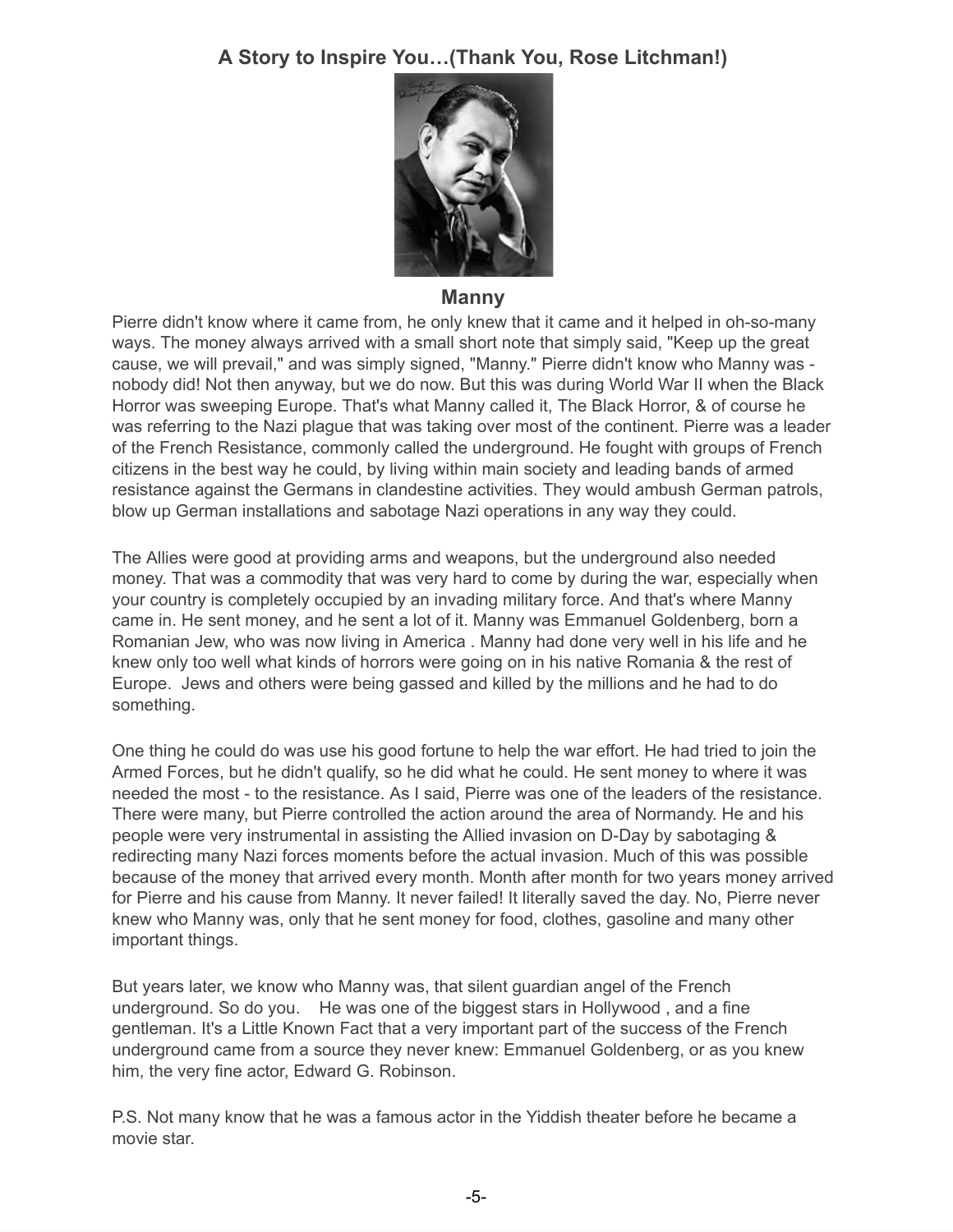# **Brotherhood News**



Brotherhood has continued to offer stimulating, meaningful and thought-provoking programs, despite the challenges and obstacles presented by the pandemic. Monthly meetings, Discussion Groups, virtual breakfasts with interesting and informative speakers, even a highly successful virtual movie discussion night have been warmly received.

Following is a description of what is coming up on Brotherhood's calendar. All congregants are invited to join in!

#### **Virtual Dinner/Dessert Saturday, April 10th, 7:00 pm Jewish Philanthropy Trends in the U.S. and Globally Speaker: Michael Litchman (Rose's son)**

Michael will be talking to us about: "Jewish Philanthropy Trends in the US and Globally". This will take into consideration the effects of BDS as well as the politics of Israel and the Palestineans. There will be time for questions and answers. THIS IS OPEN TO ALL WHO WANT TO JOIN IN. BROTHERHOOD, SISTERHOOD, AND THE REST OF THE CONGREGATION.



# **CBJ Virtual Musical Event 2021**  Shir David is back at CBJ! **All Congregants are Invited to Join Us**!

● May 14, 2021, 4:30-6:00 pm: Family Shabbat Musical Program featuring Shir David To register, email Dianne Bluestein at [dsbluestein@yahoo.com](mailto:dsbluestein@yahoo.com). A Zoom link will be provided prior to the event. To see the flyer, click [here.](https://drive.google.com/file/d/1Td6o4Oq2omVJSilJ6Q7x4iLe_vK2MrXz/view?usp=sharing)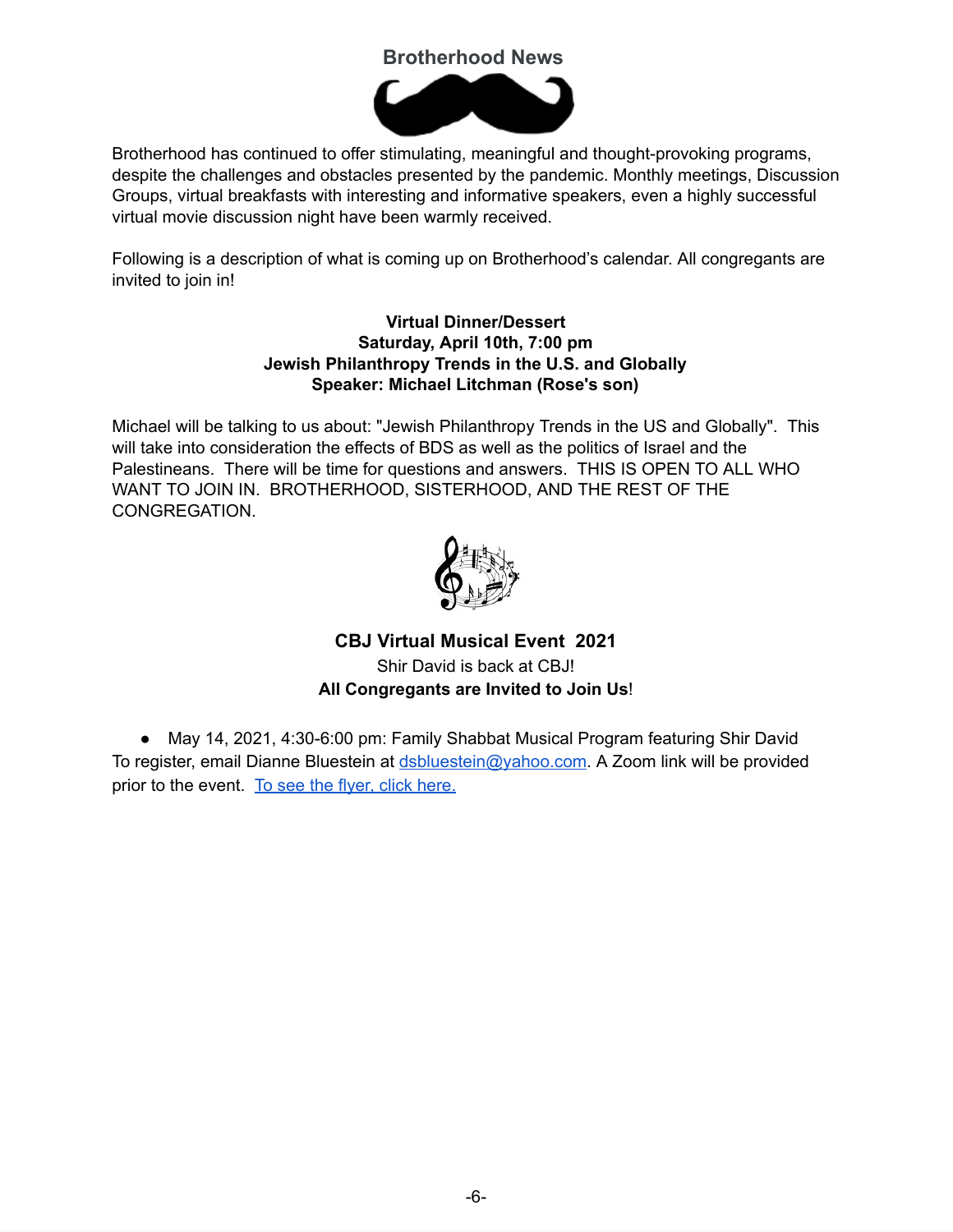

## **CBJ'S NEW SISTERHOOD**

Co-Presidents: Rose Litchman and Cindy Teles Rose: [snobuntng@aol.com](mailto:snobuntng@aol.com) Cindy: [iacorna@aol.com](mailto:iacorna@aol.com)

## **Our Theme This Year is "Jews in the Arts"**

Jews have always made key contributions to the intellectual life of the arts. Over the past several months, we have explored the Jewish influence on culinary arts, humor, and music, and in the months to come we will examine Jewish poets and graphic artists, including painters and sculptors. including some talented artists from our own congregation. **All programs will be on Zoom and will start at 7:00 pm.** Details about each program will follow. **All are welcome!** You will receive the Zoom link in the CBJ Weekly Update and in the Sisterhood email.

## **Our Next Program: Jews in Poetry - April 21st, 7:00 pm**

Soon we will spot signs of spring. Sisterhood will be in bloom with poetry on April 21st when we explore Jews in poetry. We have invited some of our creative members to read their own poems and we will hear a few from famous Israeli poets also. Did you write a poem years ago? Are you inspired to write one now? Do you have a favorite poem to share? Let Rose or Cindy know your thoughts.

> "If after everything that has happened You can still hear the blackbird, The tufted lark at dawn and the honey-bird-Don't be surprised that happiness is watching The clouds being wind-carried away"

Israeli poet Tuvia Ruebner

**The theme of the June 2nd Sisterhood program will be Jewish Painting/Sculpting. Save the date!**

## **SISTERHOOD'S INSPIRING ISRAELI WOMEN SERIES**

No. 1 - GOLDA MEIR



Golda Meir was a woman of many talents. A zionist, activist, teacher, kibbutznik and Israel's fourth Prime Minister, she certainly did it all. Born in 1898 in Kiev, she immigrated as a child with her family to the USA. Then she moved to Palestine with her husband.She quickly became involved in Israel's politics rising to become Israel's first, and currently only female Prime Minister. Golda was known as Israel's "Iron Lady"!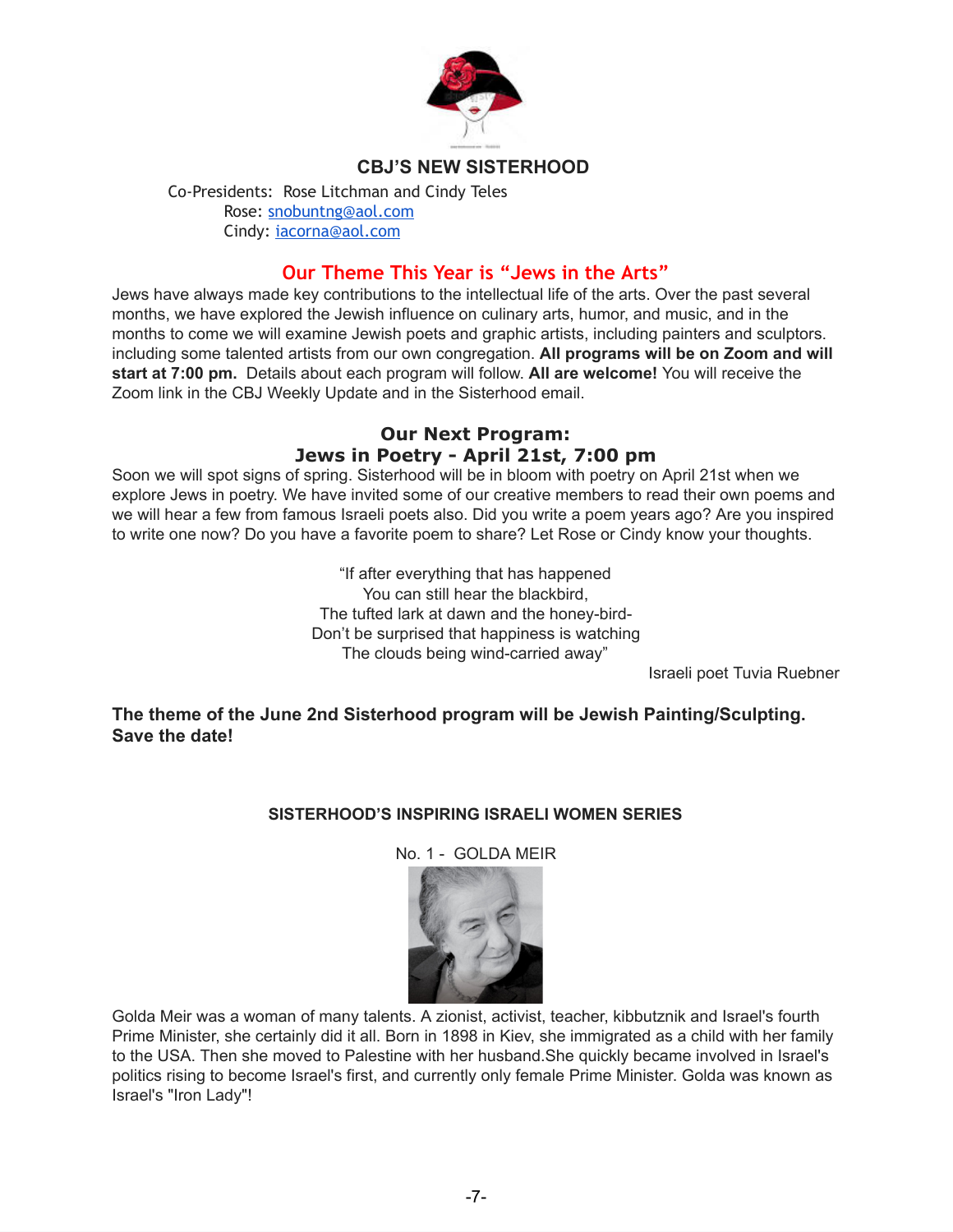#### NO. 2 - DR. RUTH WESTHEIMER



Not strictly Israeli, Dr. Ruth is actually a fascinating pre-state figure. Born in Germany in 1928, she arrived in Palestine after losing her parents in the Holocaust. In Israel, she joined the Haghanah, where she trained as a sniper. She eventually made her way to the States and later studied human sexuality. She became a media hit on TV and radio. Dr. Ruth is a trailblazer in all things sex-related and she brought to the fore frank, honest conversations.





Born on July 13, 1930 in Kibbutz Kinneret on the shores of the Galilee, Naomi Shemer was a leading Israeli musician and songwriter, hailed as the "first lady of Israeli song and poetry." She studied music and joined the Israel Defense Force as a pianist. During her career, she wrote, composed and translated songs from all genres - poems, love songs and even children's songs. Her song "Yerushalayim Shel Zahav" ("Jerusalem of Gold") was written in 1967 and became an unofficial second anthem after Israel won the Six-Day War that year and reunited Jerusalem.



NO. 4 - Professor Ada Yonath

Biochemist Prof. Ada Yonath is the first Israeli woman to win the Nobel Prize for her groundbreaking work on the structure of ribosome. Born in pre-state Jerusalem in 1939, Yonath completed her doctoral studies at the Weizmann Institute of Science, where she is a leading faculty member to this day. Upon winning the Nobel Prize in 2009, Yonath became the first woman in 45 years to receive the prestigious award in the field of chemistry.

Since winning the prize, Yonath has become a great model in Israel for higher education and has inspired great interest in science.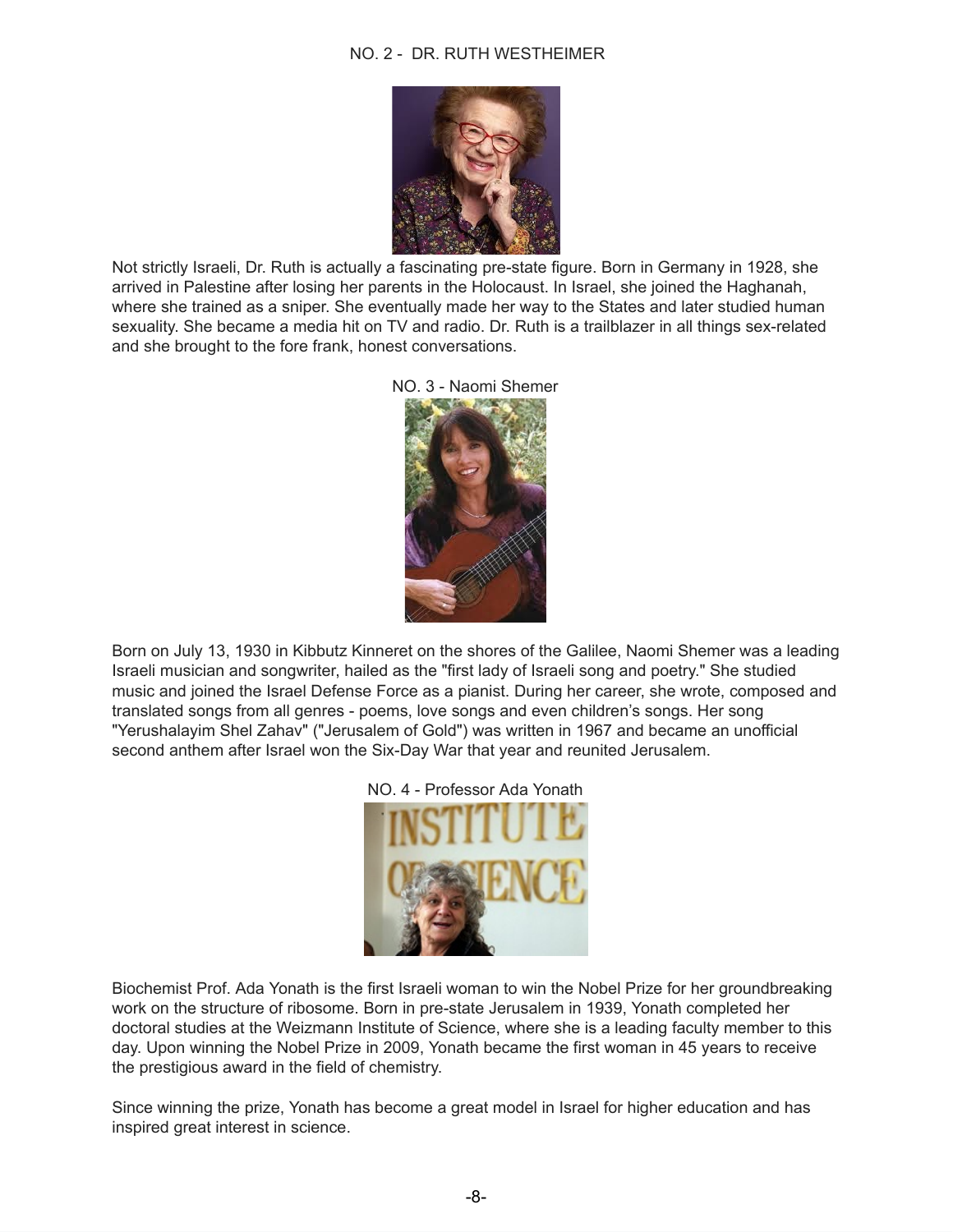

## **Rabbi Silverman's Sermon From the March 12th Shabbat Service**

## **HEALING (Torah Portion VA-YAHKHAYL / P'KOODAY)**

It is many years ago now. I used to be a member of the "Key Staff," as the camp director used to call us when we were unit directors. Even then, I insisted, when my kids are in the water for swimming lessons, I want to be in the water with them. "My kids," whether they were the younger boys (as they were for one season) or the younger girls (as they were for three seasons) – and how that came about is another story – as I was saying, Whether they were boys or girls, I knew that many of them would be terribly afraid of their most awful thought: they were going to be told to put their heads in the water. Scary stuff! So I got into the water with them. And with a sponge-ball and their rabbi-unit leader who insisted that he didn't know how to swim very well, before long the children were practically diving into the water to claim the ball or to sneak up on the rabbi to knock it out of his hands.

What's the point of the story? The children learned a lesson those days during swimming lessons: You can choose to be afraid "automatically," when you get into the water; or you can choose not to be afraid and play with people that you know, both adults and other children.

Because when you connect to other people, when you realize that you are part of a community, even briefly, you get to be a stronger, bigger, and better version of yourself.

In this week's Torah portion, Vayahkhayl-P'kooday, we read again about the building of the Mishkan, the portable tabernacle in the desert. First, before the episode with the golden calf, the Torah provided us with the details of how to build the Mishkan, the tabernacle that would contain an ark that would have within it the two tablets of the Ten Commandments. And before the golden calf, we were given the names of Bezalel and Oholiav, the two men who were the greatest designers of all the Children of Israel, who would supervise the work of fashioning the Mishkan.

The making of the Mishkan seems like it was intended to be a project for each and every one of the adult Children of Israel to contribute to, one way or another.

Let's go back to immediately after the episode with the golden calf. The Torah gives us the exact same information in the past tense, telling us what we did, in fact, build. Why the repetition? As Rabbi Nachman of Bratslav said: "If you believe you can destroy, also believe you can repair." Destruction came, as you will remember, when Moses broke the tablets of the Ten Commandments, when he came down from Mount Sinai after forty days and forty nights and saw some of the people dancing around the golden calf.

Now, in this week's Torah portion, after Moses has gone back up the mountain for a second forty days and forty nights, and has come back down, having made expiation for the idolaters among the people, then the actual building of the Mishkan takes place; and almost everything we were told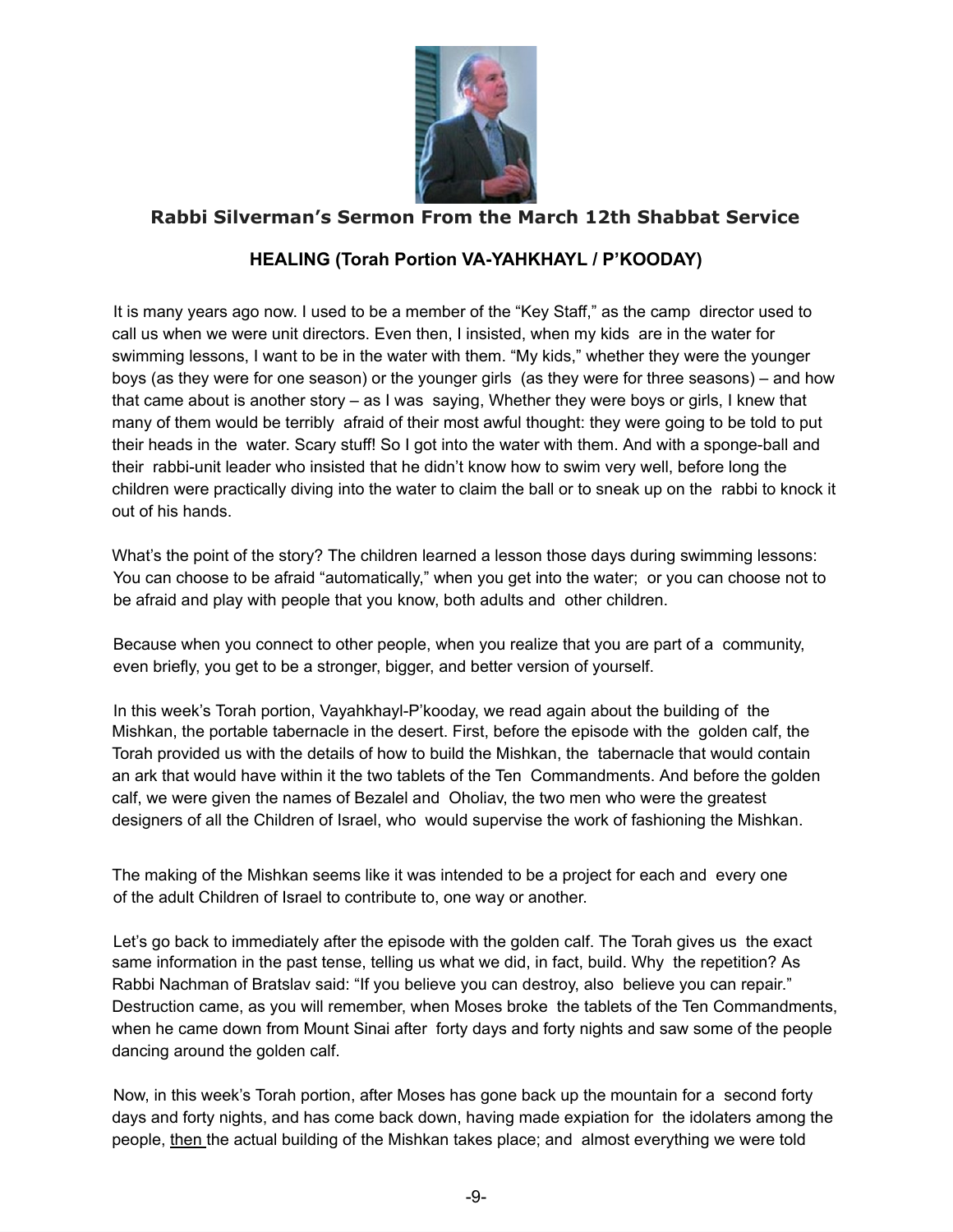before about how this was going to be done, almost everything is now in the past tense. Bezalel and Oholiav have done what Moses knew they were capable of doing; and we never hear of these great and talented individuals again.

The message of Vayahkhel is this: Gather up your broken pieces and rebuild. Construct a holy sanctuary. Don't wallow in despair and self-defeat. Reconnect. Restore. Repair. We have the blueprints with which to rebuild, and two men who are qualified to organize the building, and many Israelites who are more than willing to help. The Torah even tells us what the women were doing while all this was going on: All the congregation, we are told, men and women included, whose hearts made them willing, brought offerings for the work of making the Ohel Mo'ayd, the Tent of Meeting. Every man who had goats' hair or flax brought it to the women who are described as being "chochmaht layv," which means "wise hearted;" and the women spun that material into woolen and linen thread. The thread was then turned over to Oholiav, whose workshop of weavers were the men who wove the thread into woolen and linen cloth; and the cloth could then be dyed in a variety of colors, to become curtains and tapestries on the inside and the outside of the Mishkan (Exodus 35:22-26). The fact that the people had access to dyes suggests the possibility that they were making trades with caravans that they encountered in the wilderness.

Judaism is an ever developing teaching and way of life that our people in days of old and we today fashion as a community. We built the holy Mishkan as a community, and each tribe camped around it. For the strength of a community lies in a circle of unbroken connection, facing the center, the source from which our true power emanates.

As a portable structure, the Mishkan was designed to move with us. In the forty years of our wanderings, we broke and set up camp over and over again, always keeping the Mishkan at our center, our moral center. We break camp. We camp again. We break again **,** over and over, sometimes even coming back to a place where we had been before. Today, we are over here. Tomorrow, we may be someplace else. Some days, we find ourselves back in a place that we thought we had outgrown, and we come face to face with that which limits us. We break. We return, and then regain our center. Perhaps the measure of our ability to make peace with this cycle is the speed with which we regain our thoughtfulness and our strength.

Rabbi Lord Jonathan Sacks, of blessed memory, the former chief rabbi of the United Kingdom, was addressing a room packed with students. "Why is it," he asked, "that there are only thirty-one verses in the Torah to describe the entirety of the act of creation by God; and yet, when it comes to describing the building of the Mishkan, it goes on and on for hundreds of verses." These verses, first, describe in detail how the Mishkan shall be built, and then, second, how the Mishkan was actually built; and there is a lot of repetition in the narratives. Rabbi Sacks gives us a very clever answer. He explained that it is nothing for God to create a home for human beings and all living creatures; but it's quite another thing for human beings, in this case the Children of Israel, to create a home for God, especially when this holy building project followed on the heels of the sin of the Golden Calf.

Moses was told that, when the people built the Mishkan, God would dwell not inside the Mishkan, but inside us . We are not alone. As my campers in the water found out many years ago, when they were paddling around in the water: if they somehow became submerged, Rabbi Lawrence or one of the counselors, or the campers themselves, using the skills they had been learning, would come to the rescue. When they were being told to put their heads in the water, they could be confident they would be all right.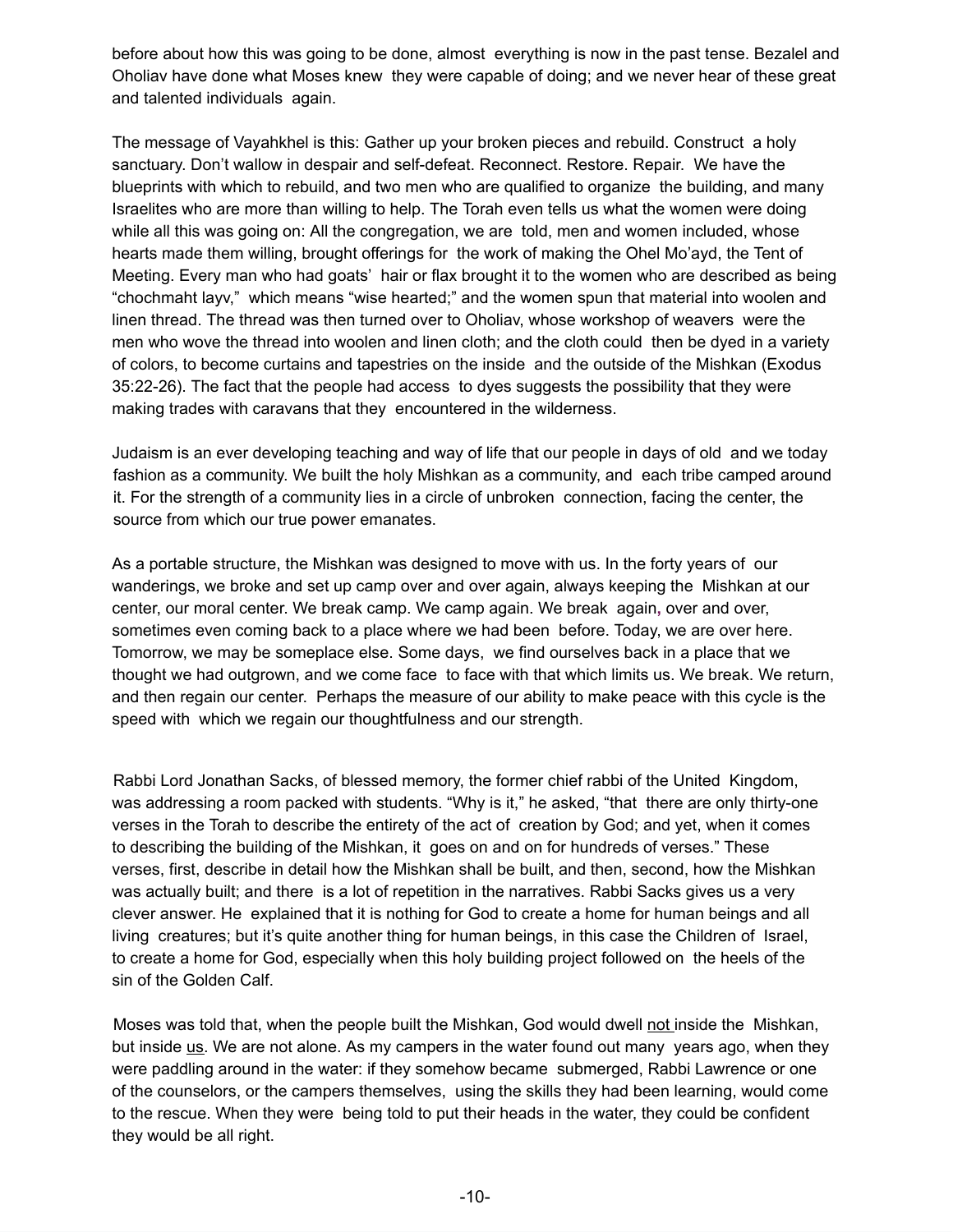## **Upcoming Holidays on the Jewish Calendar: Yom HaZikaron and Yom Haatzmaot**



Since the establishment of the State of Israel in 1948, four new holidays have been added to the Jewish calendar – Yom HaShoah (Holocaust Remembrance Day), Yom HaZikaron (Memorial Day), Yom HaAtzmaut (Independence Day), and Yom Y'rushalayim (Jerusalem Day, which celebrates the reunification of the city in 1967). In Israel, these days are observed as national holidays; around the world, they are observed in various ways by Jewish communities.

The Israeli Knesset (parliament) established the day that precedes Yom HaAtzmaut as Yom HaZikaron, a day to memorialize soldiers who lost their lives fighting in the War of Independence and subsequent battles, as well as a day to remember civilian victims of terrorism. Yom HaAtzmaut marks the anniversary of the establishment of the modern state of Israel. It is observed on or near the 5th of the Hebrew month of Iyar on the Jewish calendar, which usually falls in April.

## . **Hatikvah (Israel's National Anthem)**



To see a beautiful YouTube video of Hatikvah (with English and Hebrew lyrics and gorgeous photographs of Israel), click [here.](https://www.youtube.com/watch?v=c_9N1ldPtQ8)

# **Lag B'Omer - April 29-April 30, 2021**



Lag BaOmer is a minor, festive holiday that falls on the 33rd day of the seven-week period between Passover and Shavuot, a period of time known as the Omer. The Omer has both agricultural and spiritual significance: it marks both the spring cycle of planting and harvest, and the Israelites' journey out of slavery in Egypt (Passover) and toward receiving the Torah at Mount Sinai (Shavuot). An omer ("sheaf") is an ancient Hebrew measure of grain. Biblical law forbade any use of the new barley crop until after an omer was brought as an offering to the Temple in Jerusalem. Some people celebrate with picnics and bonfires.

**Editor's Note:** "The Pup Tent" is a monthly publication that provides a condensed summary of CBJ news, including the monthly Calendar, upcoming Yahrzeit dates, and acknowledgments of donations that have been received. The "CBJ Weekly Update" is our weekly email newsletter that includes full details about upcoming events, as well as information about the weekly Torah reading portion and helpful links to various resources. **To subscribe to the CBJ Weekly Update, please contact me at [judith.sherman@gmail.com](mailto:judith.sherman@gmail.com).** Thank you! Judith Sherman, Editor, "The Pup Tent" and "CBJ Weekly Update"